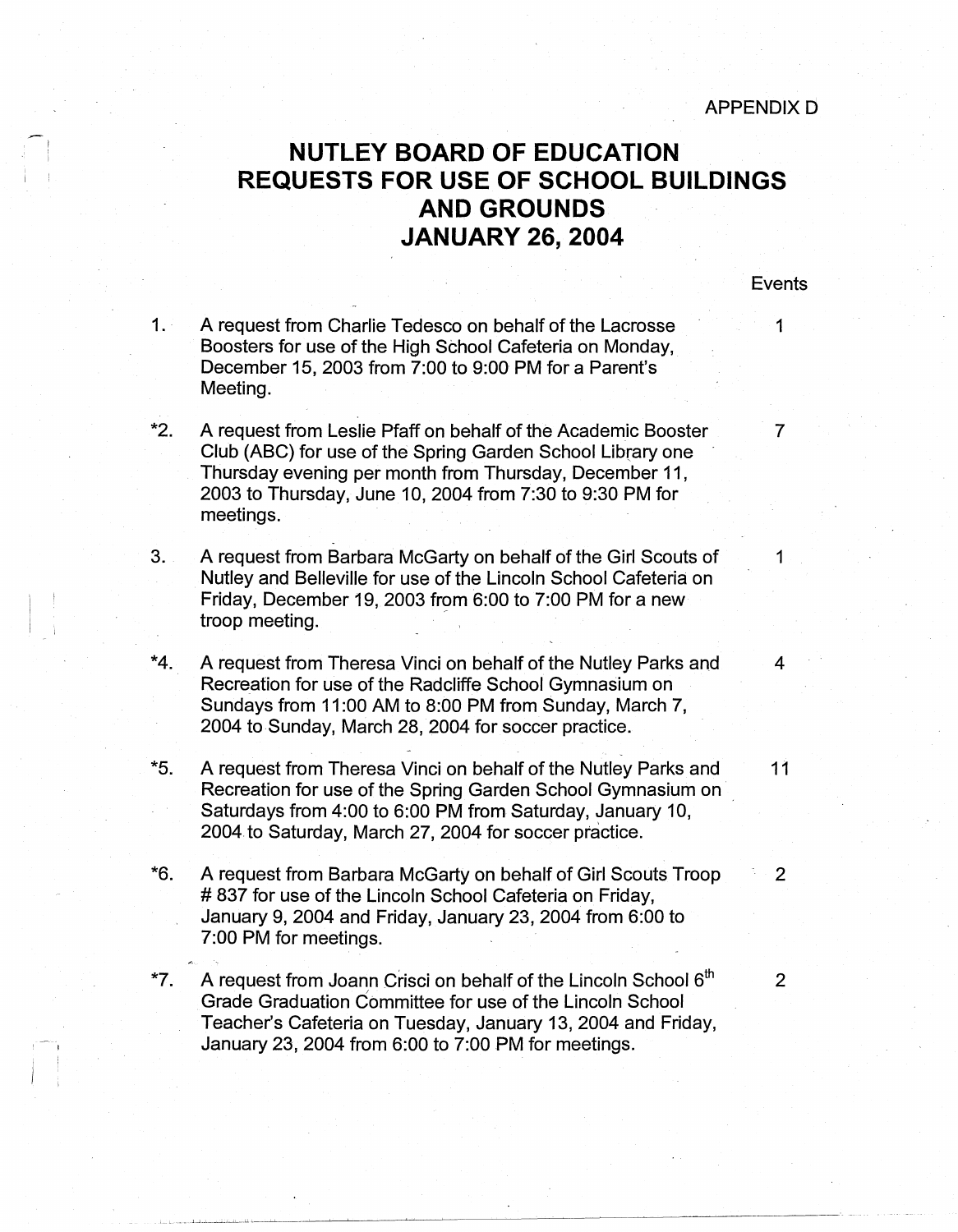- 8. A request from Theresa Vinci on behalf of the Nutley Parks and 1 Recreation for use of the Nutley High School Auditorium and 4 classrooms on Monday, January 19, 2004 from 6:00 to 10:00 PM for an additional play rehearsal.
- \*9. A request from Donna Zarra for use of the Nutley High School 8 Cafeteria on the Tuesday, January 6, 2004 from 6:00 to 9:00 PM, Thursday, January 8, 2004 from 7:00 to 9:00 PM, Sunday, January 11, 2004 from 2:00 to 5:00 PM Tuesday, January 13, 2004, from 6:00 to 9:00 PM, Thursday, January 15, 2004 from 6:00 to 9:00 PM, Tuesday, January 20, 2004, from 6:00 to 9:00 PM, Thursday, January 22, 2004 from 6:00 to 9:00 PM, and Saturday, January 24, 2004 from 2:00 to 5:00 PM for Senior Fashion Show Rehearsals.
- \*10. A request from Larry Mitschow on behalf of the AAU Basketball 3 Association for use of the Franklin Middle School on Friday, January 9, 2004, from 5:00 to 6:00 PM and Tuesday, January 13, 2004 and Thursday, January 15, 2004, from 5: 15 to 6:30 PM for practice.
- 11. A request from Lillian Dahl on behalf of the Girl Scouts of 1 Yantacaw School for use of the Yantacaw School Gym on Monday, February 23, 2004, from 6:00 to 8:00 PM for a meeting.
- \*12. A request from Peggy Conka on behalf of the Yantacaw School 5 5 PTO for use of the Yantacaw School Auditorium on Wednesday, January 14, 2004 from 7:00 to 8:30 PM for Talent Show sign ups; Wednesday, January 28 and Wednesday, February 25, 2004 from 3:20 to 6:00 PM for rehearsals, and use of the Yantacaw School Gymnasium on Wednesday, February 4 and Monday, February 9, 2004 from 3:20 to 6:00 PM for rehearsals.
- 13. A request from Frank Penna on behalf of the Nutley Hockey 1 Booster Club for use of the High School Teacher's Cafeteria on Monday, January 12, 2004 from 7:30 to 9:00 PM for a meeting.
- \*14. A request from Lynne Lemma, on behalf of the Nutley Adult 15 School (Spring Semester) for permission to display a banner on the Nutley High School Oval fence from Monday, January 26, 2004 to Monday, February 9, 2004.

Julie Landinie Landinie – and the complete state of the complete state of the complete state of the complete s